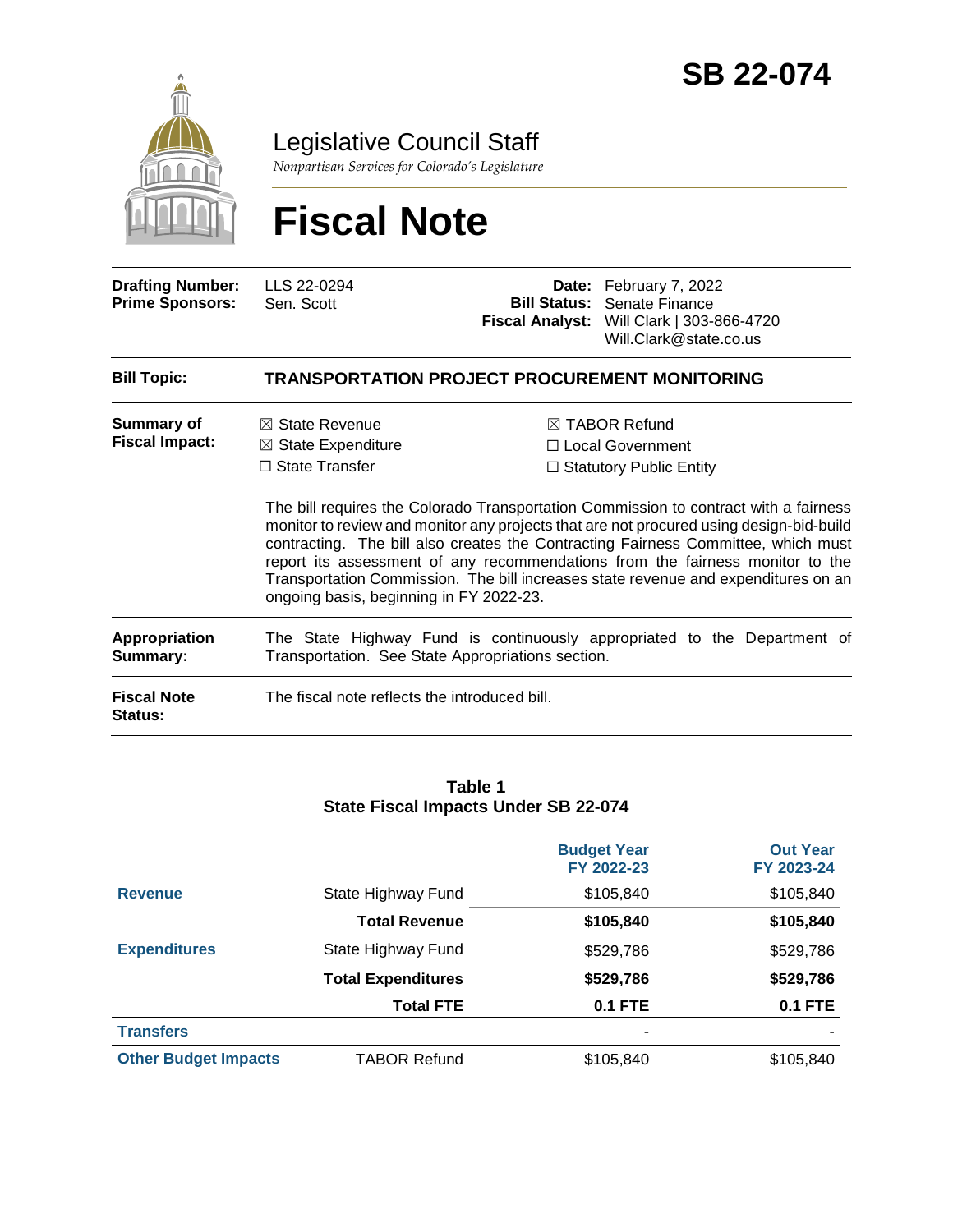Page 2

## **Summary of Legislation**

Beginning in FY 2022-23, this bill requires the Transportation Commission to create a Contracting Fairness Committee, and annually contract with a fairness monitor to review and monitor the procurement process for Department of Transportation (CDOT) projects that do not use design-bidbuild contracting. The committee is comprised of six members from the executive and legislative branches, as well as a representative chosen by the Colorado Contractors Association.

**Alternative contract planning.** Before CDOT uses an alternative form of contracting, the fairness monitor must review:

- the overall decision making process;
- whether the alternative form of contracting will result in completion of the project sooner or at lower cost; and
- the project criteria development, project advertisement, and contractor selection process to ensure each step is conducted without creating any actual or perceived unfair advantage.

The fairness monitor must make recommendations to the Contracting Fairness Committee as to whether the alternative form of contracting for proposed projects should be used, and the committee must review these recommendations and report its assessment to the Transportation Commission.

**Alternative contract monitoring.** When using an alternative form of contracting for a project, CDOT must pay for a third-party team, designated by the fairness monitor, to monitor the fairness of the procurement process. CDOT must impose a fee on contractors seeking selection for the project, set at a level so that total fee revenue is equal to half the costs for the third-party project monitoring.

**Alternative contract reporting.** The fairness monitor is required to review completed projects and report to the Contracting Fairness Committee. The reports must include a comparison of each project's actual and estimated costs and schedule, as well as a record of any claims, disputes or pending litigation related to the project.

## **Background**

Design bid build contracting requires CDOT to design a project, or contract for the design of a project, and then solicit competitive bids for the construction of the project. CDOT currently uses various procurement methods for contracted construction work, including by invitation for bids. CDOT uses a project delivery selection matrix to make recommendations on which procurement method is best suited to a project.

## **Assumptions**

The fiscal note assumes that CDOT will use an alternate contracting methodology for three projects a year, and that costs related to the Contract Fairness Committee and fairness monitor will be similar across these projects.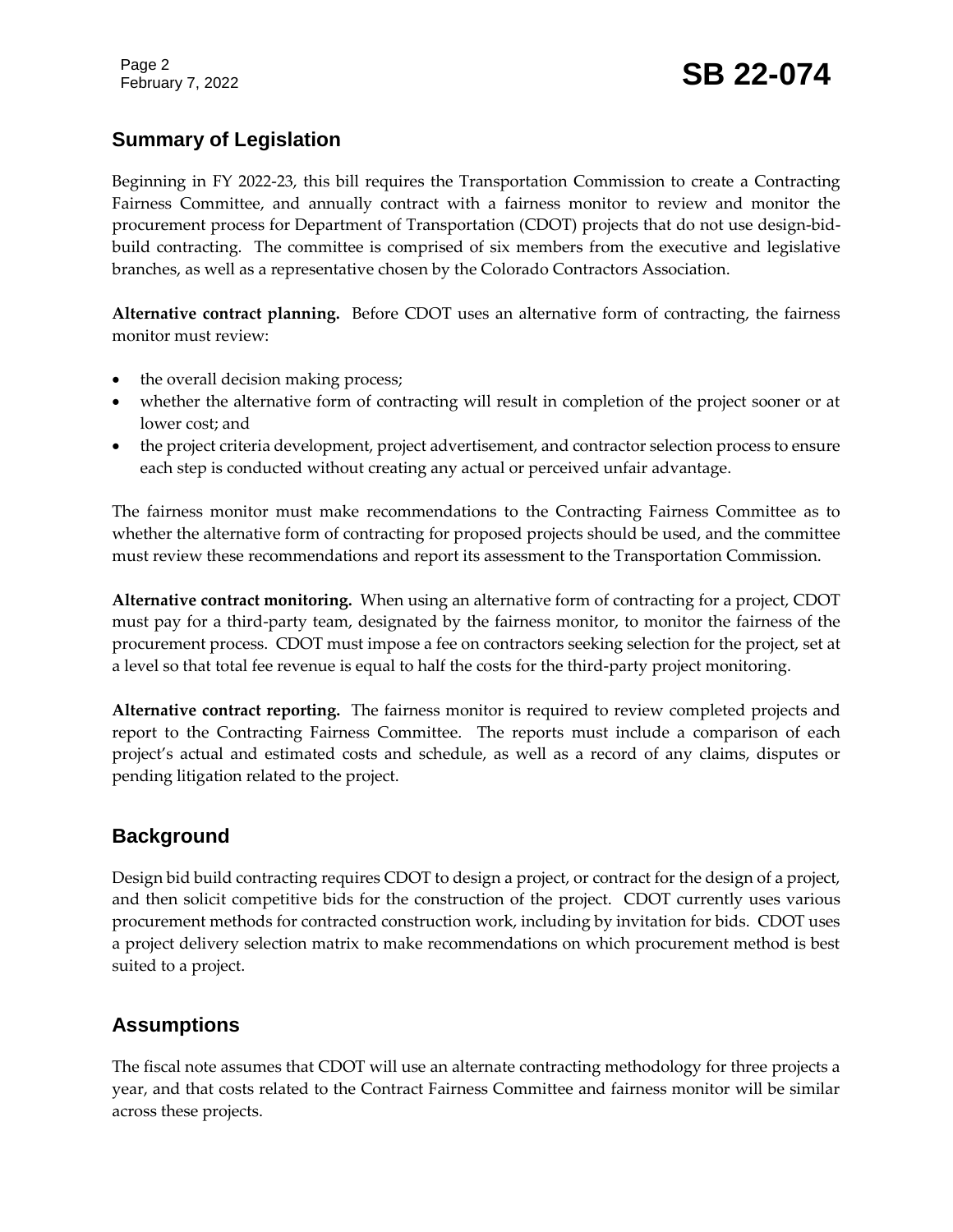## **State Revenue**

The bill is anticipated to raise state cash fund revenue by \$105,840 in FY 2022-23 and FY 2023-24 and ongoing in future years as shown in Table 2. This revenue is subject to TABOR.

**Fee impact on CDOT Contractors.** Colorado law requires legislative service agency review of measures which create or increase any fee collected by a state agency. These fee amounts are estimates only, actual fees will be set administratively by CDOT based on estimated costs per project and the number of project applicants subject to the fee. The table below identifies the fee impact of this bill.

| <b>Fiscal Year</b> | <b>Type of</b><br>Fee | <b>Proposed</b><br><b>Fee Total</b> | <b>Projects</b><br><b>Affected</b> | <b>Total Fee</b><br><b>Impact</b> |
|--------------------|-----------------------|-------------------------------------|------------------------------------|-----------------------------------|
| FY 2022-23         | Third-party Fee       | \$35,280                            |                                    | \$105,840                         |
| FY 2023-24         | Third-party Fee       | \$35,280                            |                                    | \$105,840                         |

#### **Table 2 Fee Impact on SB 22-074**

**Third-party fees.** CDOT is required to impose a fee on contractors seeking selection for projects using an alternative contract methodology. The total amount of fees collected must equal half the costs of third-party project monitoring for each project. The amount of fees charged to individual contractors for any given project will depend on the total cost of the third-party monitoring, and the number of contractors seeking to be selected. This fiscal note assumes that total costs for third-party monitoring will be \$70,560 per project.

## **State Expenditures**

The bill increases state cash fund expenditures for CDOT by \$529,786 in FY 2022-23 and FY 2023-24 and ongoing in future years. Expenditures are shown in Table 3 and detailed below.

#### **Table 3 Expenditures Under SB 22-074**

|                                     |                   | FY 2022-23 | FY 2023-24 |  |  |
|-------------------------------------|-------------------|------------|------------|--|--|
| <b>Department of Transportation</b> |                   |            |            |  |  |
| <b>Personal Services</b>            |                   | \$56,763   | \$56,763   |  |  |
| <b>Fairness Monitor</b>             |                   | \$229,500  | \$229,500  |  |  |
| Third-party Teams                   |                   | \$211,680  | \$211,680  |  |  |
| <b>Committee Per Diems</b>          |                   | \$7,200    | \$7,200    |  |  |
| <b>Legal Services</b>               |                   | \$24,643   | \$24,643   |  |  |
| FTE - Legal Services                |                   | $0.1$ FTE  | $0.1$ FTE  |  |  |
|                                     | <b>Total Cost</b> | \$529,786  | \$529,786  |  |  |
|                                     | <b>Total FTE</b>  | $0.1$ FTE  | $0.1$ FTE  |  |  |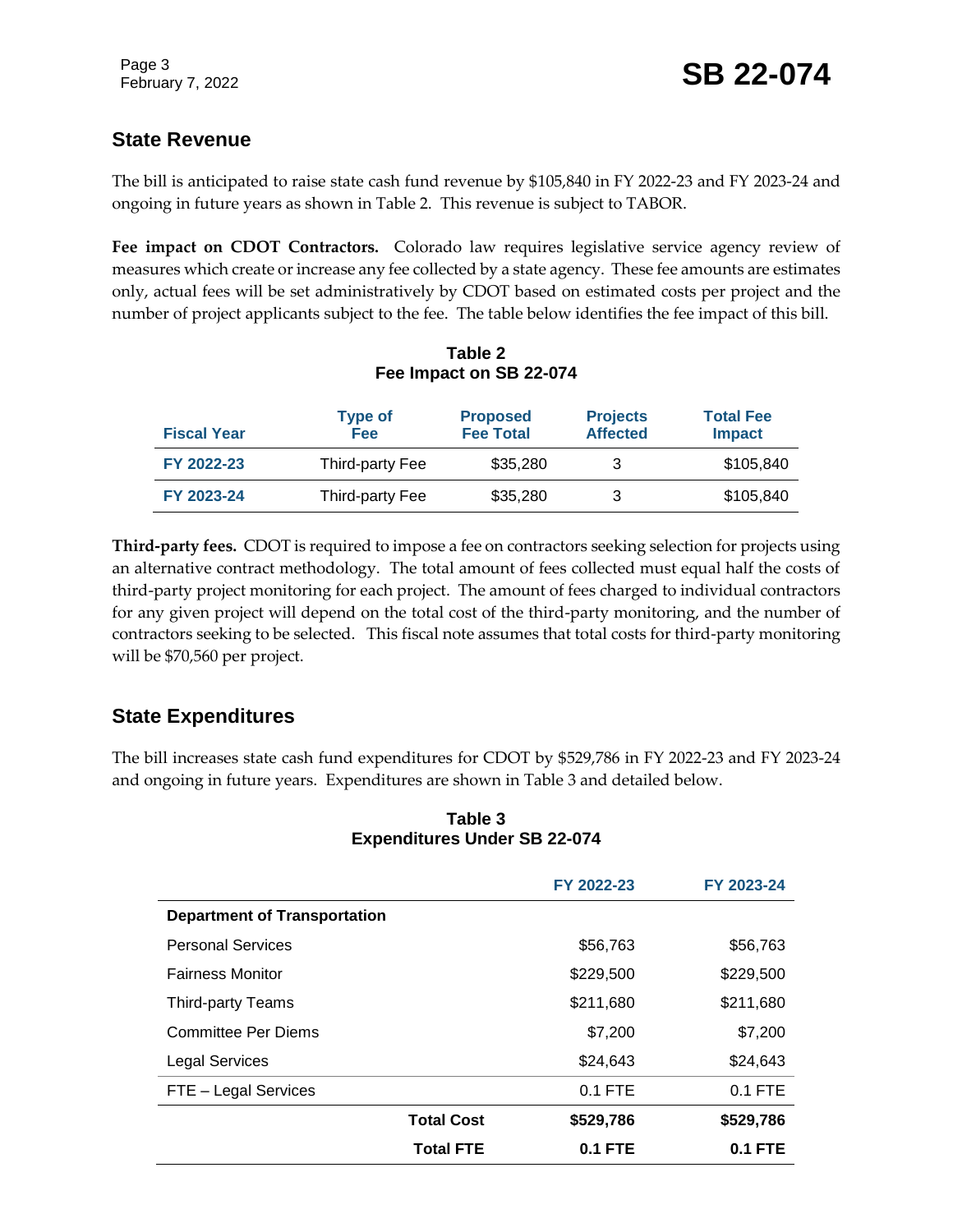Page 4

**Colorado Department of Transportation.** The department will require director level staff to support activities related to the fairness monitor and Contract Fairness Committee. This will include around 220 hours of staff time per project, at a rate of \$85 an hour, to answer questions and provide information to the fairness monitor through each project's planning, monitoring and reporting phases. This work can be accomplished using existing FTE.

- **Fairness monitor.** The fairness monitor will require around 340 hours per project, at a rate of \$250 an hour, to monitor and report on each project that uses an alternative contract methodology, including coordination with the third-party contractor and CDOT staff, as well as reporting to the Contract Fairness Committee.
- **Third-party teams.** Third-party teams will require around 390 hours per project, at a rate of \$180 an hour, to monitor the fairness of the procurement process for each project that uses an alternative contract methodology. CDOT, or the enterprise overseeing a project, will charge a fee on contractors seeking to be selected for each project, which must equal half of the third-party team monitoring costs.
- **Committee per diems.** The Contract Fairness Committee will meet two times per project to review reports from the fairness monitor and make recommendations to the Transportation Commission. The per diems are set at \$150 a day for seven committee members and the fairness monitor.
- **Legal services.** Beginning in FY 2022-23, CDOT will require 250 hours of legal services related to their procurement methodology determinations and additional review and documentation from related contracts. The Department of Law provides legal services at a rate of \$98.57 per hour and will require an allocation of 0.1 FTE.

## **Other Budget Impacts**

**TABOR refunds.** The bill is expected to increase the amount of state revenue required to be refunded to taxpayers by the amounts shown in the State Revenue section. This estimate assumes the December 2021 LCS revenue forecast. A forecast of state revenue subject to TABOR is not available beyond FY 2023-24. Because TABOR refunds are paid from the General Fund, increased cash fund revenue will reduce the amount of General Fund available to spend or save.

## **Effective Date**

The bill takes effect 90 days following adjournment of the General Assembly sine die, assuming no referendum petition is filed. It applies to transportation projects for which the procurement process is initiated on or after the bill's effective date.